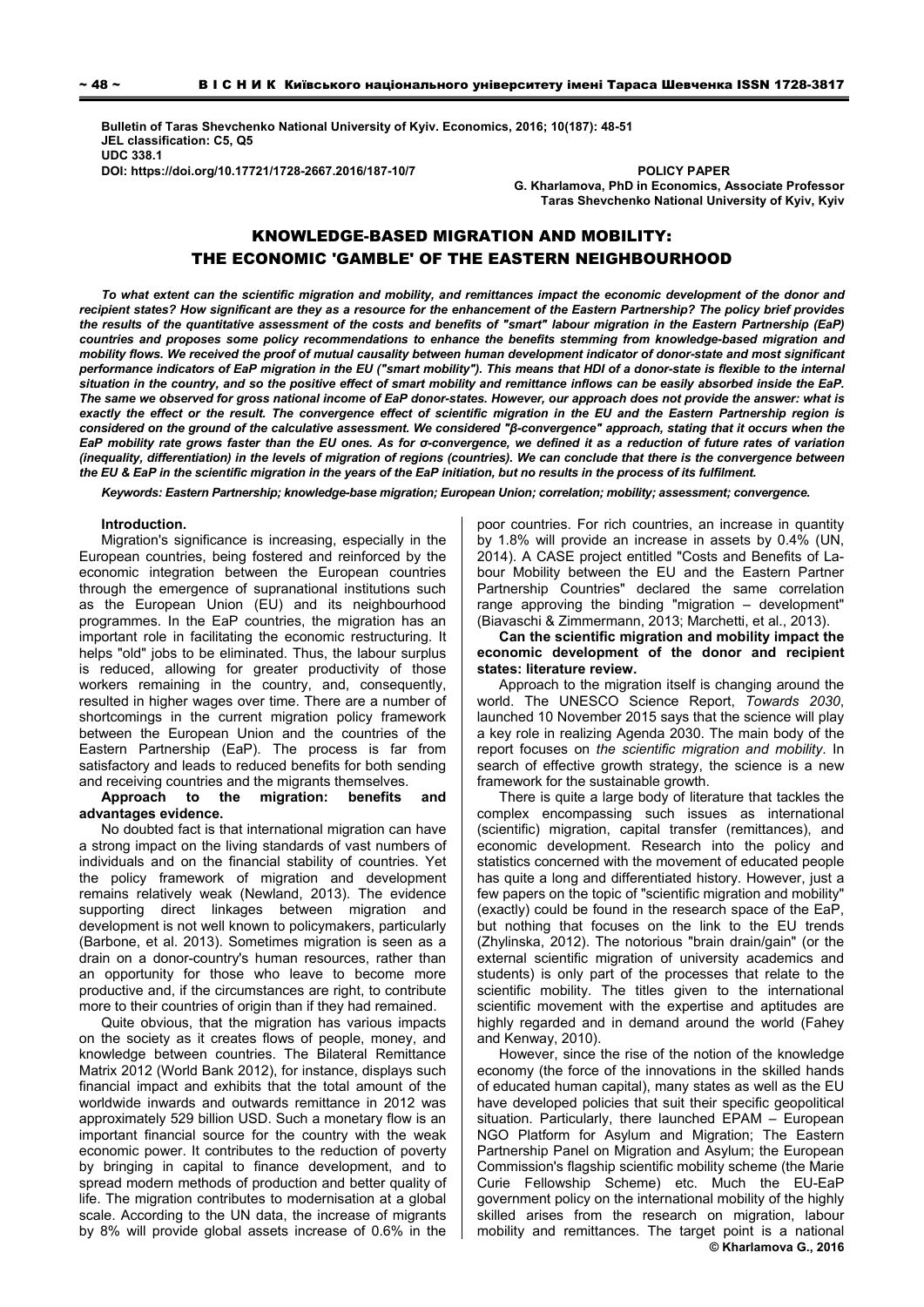economic growth, competitiveness, growing regional interdependence and convergence.

Nevertheless, the current migration policy framework between the European Union and the countries of the Eastern Partnership is far from satisfactory and leads to reduced benefits for both sending and receiving countries (and the migrants themselves). Both the relevant literature and also various political trends suggest that there is a distinct need for the EU to determine the conditions necessary for the successful implementation of agreements and other measures that would regulate the relevant everspreading phenomenon of inter-European migration currently blocked. In this regard, it should be noted that several Eastern Partnership countries have been successful in concluding bilateral agreements with individual EU countries, while others seem to be still lagging behind. Fine examples of such agreement can be seen in the case of Belarus which has concluded agreements on the social security of migrants with Latvia and Lithuania or the significant bilateral treaties signed by Ukraine and Moldova with individual EU countries on matters such as labour conditions, social security payments and benefits, migrants' welfare and other matters.

In the EU member states, it is common for scientists being participants of scientific migration: the careers of doctorate-holders survey reveals that, on average, between 5% and 29% of citizens with a doctorate have gained research experience abroad for three months or longer in the past 10 years (UNESCO Science Report, 2015). However, most scientific migrants from the Eastern Partnership countries are temporary migrants in the sense that they continue to belong to a household in their home country, even if they work abroad for a long time (CASE project, 2011).

### **Results: what did we learn?**

Before coming to the methodology the obvious issue is to settle definitions and determinants. However, there is still no universal term for the scientific mobility and its exact determinants. The *scientific migration* is something conceptually different from the scientific knowledge transfer and diffusion of science. It is mostly a movement of scientists from the peripheries towards scientific centres for conducting research and any other scientific activity. Mainly it is initiated not by the migrants itself, but by available abilities, programmes in the recipient state. Thus, the scientific migration and mobility should be distinguished as not-spontaneous, mostly forced, regulated.

When we talk about the scientific mobility, mostly we mean academic mobility referring to students and teachers in higher education moving to another institution inside or outside their own country to study or teach for a limited time.

The scientific migration engages two key concepts (Ackers, 2005):

(1) the concept of skill or knowledge;

(2) the concept of migration itself.

Agreeing with ImpactE Literature Review and Ackers L., analysing the impact of scientific migration/mobility requires an understanding of who is moving (and the quality of their skills) and the nature of their migration. This might include consideration of the direction of flows; their frequency, duration, and permanency; and the propensity to return. In order to evaluate the impact of these processes on the

EU-EaP region and develop appropriate policy responses, we need to examine the relationship between the scientific mobility (the transfer of knowledge) and the regional development indicators. This lead to the following question: *what variables to use for the scientific migration/mobility assessment and its impact.*

The following factors and determinants of scientific migration could be considered: scientific knowledge of particular migrant (remains as internal, implicit factor); collaboration network; co-authorship; remittances received. In our research, we took the Human Development Index (HDI) as the main dependent variable. HDI measures the national achievements in human development based on three essential components of the human life: a long and healthy life, access to knowledge and a decent standard of living (according to UNDP classification).

In the same vein with change in HDI, we use GNI (formerly GNP) – the sum of value added by all resident producers plus any product taxes (less subsidies) not included in the valuation of output plus net receipts of primary income (compensation of employees and property income) from abroad (according to UNICEF definitions) – as an alternative dependent variable to measure the impact of scientific mobility only on economic development.

As well, having in mind the convergence approach in economics (also at times known as the catching-up effect), – the hypothesis that poorer economies' per capita incomes will tend to grow at faster rates than richer economies (according Wikipedia), – we consider to adapt it for the so called "*scientific migration convergence*". Therefore, we assume the reduction in the dispersion of levels of migration determinants (mostly with tertiary education) across economies. Thus, we consider "β-convergence" approach stating that it occurs when the EaP mobility rate grows faster than the EU ones. As for σconvergence, we define it as a reduction of future rates of variation (inequality, differentiation) in the levels of migration of regions (countries). Not only rates of variation can be used, but as well the variance or standard deviation. The most informative indicator is the rate of variation, for the reason that it does not depend on the dimension and scale of variables. Variance and standard deviation are impractical to use in the presence of inflation (Young et al, 2008). By means of such tools and approach, we attempt to check *the existence of a scientific convergence phenomenon for the inherent dynamics of the EU and the EaP connected with scientific migration and its spillovers / determinants.* 

For particular sound results, the Granger approach helped us to understand what is the main indicator and what factor can cause. Implementation of Granger causality test provided us with such resulting claims (at the appropriate level of F-stat): we cannot reject the hypothesis that all performance indicators does not Granger cause HDI of donor-state and we do not reject the hypothesis that HDI does not Granger cause the indicators (for all analysed indicators). Therefore, it appears that Granger causality runs two-ways for Human development indicator of donorstate and most significant performance indicators of EaP migration ("smart mobility") in the EU. This means that HDI is flexible to the internal situation in the country, and the positive effect of smart mobility and remittance inflows can be easily absorbed inside the EaP. The same we observed for GNI. Note, Granger causality does not provide the answer: what is exactly the effect or the result.

On the base of correlation analyses, we received that the interconnection of HDI in the EaP and all analysed variables for the EU have a sound negative correlation, thus increasing these indicators' level in the EU would decrease the level of HDI in the donor-EaP-state. We could assume that the reason is in the rapid increasing of migration to the EU in the considered retrospective time period. As well, we received that remittances are in exceptionally low correlation with development variables in the donor-EaP-states. Having statistic prove of significance of the results we as well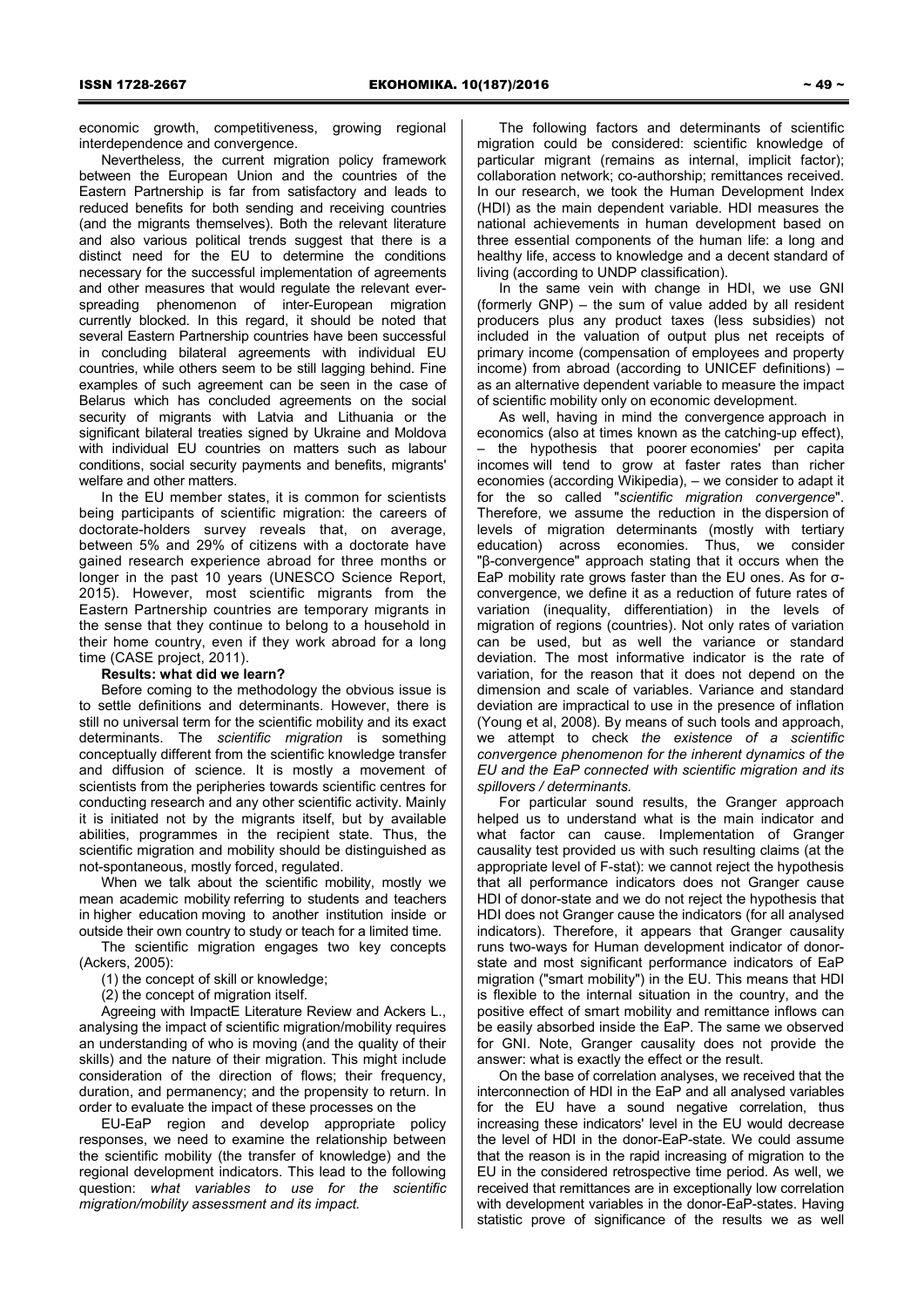received a control variable (international collaboration) tightly connected with International migrant stock (% of population) (directly), but still in low correlation with other analysed variables for the EaP-EU.

Used calculative approach provides the conclusion that the largest impact on the donor-development has the level of expenditures on the research in the recipient, that proves the hypothesis of Diaspora impact, science-centers attraction capacity and involving best practices during "smart" mobility. As to remittances, the impact of inflows in the EU is high, as in donor state, however quite obviously it is opposite. However, the elasticity mostly is not crucial as lower than 1. As to migration variables, we witness positive and high elasticity. As to GNI, we received mostly same results.

We can conclude that there is the convergence between the EU & EaP in the scientific migration in the years of the EaP initiation, but no results in the process of its fulfilment. Although, the asymmetry shows how much data is distributed asymmetrically with respect to the normal distribution: having A > 0 in the period we conclude that much of the data has a value greater than the average over the EaP+EU. However, convergence seen in the EU in the first years of the Union, dramatically failed in the years of the EU enlargement in the aspect of analysed the scientific migration spillovers determinants latter mentioned, and the first EaP years had real potential to converge the region to the EU but failed in following years.

# **Conclusion and Recommendations.**

Widely known, that the mobility of scientists is a social and anthropological phenomenon that encourages scientific growth and spread of knowledge. At any rate, it can support further technical and innovative development of the state. The scientific activities of migrants have a colossal potential for the development of economic, political and social processes of the modern EU and, of course, in the states of their origin. The challenge is only in creating an optimal balance between emigration and immigration of scientists in the EU-EaP economies: for the EaP not having the "brain drain", for the  $EU -$  to launch an effective policy to absorb the potential of the scientific migrants' capacity ("brain gain").

This policy brief is an attempt to generate new insights pertaining to the international scientific mobility that marks the relationship between the Eastern Partnership Countries and the EU as a whole. The proposed assignment can also boost the following development of strategies and game policies so as to turn the brainpower (i.e., scientists) into main stakeholders of the economic and democratic development process in the state of the origin of these scientists.

The impact of the international mobility on the economic characteristics of the scientific and educational systems is still poorly understood. The research done is targeted to support well-grounded opinions for increased knowledge – based mobility between the EaP and the EU. Applying the sound calculative approach, we claim that there is the convergence between the EU & EaP in the scientific migration in the years of the EaP initiation, but no results in the process of its fulfilment. Thus, the started initiatives and policies seems to be not efficient for EU-EaP interrelations. As well, the role of remittances of scientific migrants/mobility is still low for EU-EaP case. Despite the internal potential of our approach, to provide the answer: *does the scientific migration/mobility have a sound impact on the donor/recipient's development?* – for the considered time of EaP history, we still have no enough evidence to state this.

It is widely known that the benefit to the donor country may consist of the development of contacts with the

scientific Diaspora. We did not receive opposite, but as well did not statistically prove this.

The European Union faces growing skill shortages in its labour markets, mainly as a consequence of adverse demographic trends in Europe. Developing measures to allow the enhancement of scientific cooperation and mobility of researchers so as to contribute to enhanced understanding between the EU and the EaP countries in the area of scientific and technological sustainable development should become the core of EU policies. This will also better regulate the participation of scientific migration community in the political process of their countries of origin.

For the EaP country we can recommend:

• The adoption of a scientific migration lens in all aspects of public policies that affect migration and its outcomes, through explicit incorporation of scientific migration issues in national macroeconomic and educational strategies as well as sectoral action plans (special banking projects, competition bursting, etc). Support for macroeconomic development projects that aim at sustainable development and connection to EU policies and standards in EaP;

 The adoption of a strategic vision for labour migration (mostly educated migrants), and eventually the designation of a single national entity to coordinate and facilitate "brain" labour migration strategies and mobility of researchers.

 To include scientific migration policy while developing national educational paradigm and legal issues: considering EaP universities as global players, simultaneously increasingly develop the science as the policy interface in EU-EaP. In the nutshell, tracking trends in the scientific migration and mobility could support the assessment of the EU-EaP policy success and future sustainable development.

To understand the relationship between highly skilled (educated) scientific migration and the transfer of knowledge within the European Union through conceptualization the phenomenon and then developing of the appropriate operational tools our recommendations for the EU could be following:

 The adoption of a visa-free travel regime for scientists/researchers/ academia;

 Development of special financial policy in the aspect of involvement migrant remittances in cross-border regions;

 Enhancement of complementary migrant integration policies, including skill transferability, scientific cooperation, recognition of social rights, reduction of informational gaps, management of public opinion and involvement of relevant stakeholders. In the context of the Scientific Mobility Partnerships, The EU should encourage member countries to launch some pilot programs specifically targeted for the EaP nationals to access to the EU labour market.

#### **References**

Ackers, L. (2005). Moving people and knowledge: Scientific mobility in the European Union1. *International migration*, *43*(5), 99-131.

Barbone, L., Bonch-Osmolovskiy, M., & Luecke, M. (2013). Labour Migration from the Eastern Partnership Countries: Evolution and Policy Options for Better Outcomes.

3. Biavaschi, C., & Zimmermann, K. F. (2013). *Costs and Benefits of Labour Mobility between the EU and the Eastern Partnership Countries: Country Study on Germany* (No. 72). Institute for the Study of Labor (IZA).

Boyer, C. B. (1968). A history of Mathematics John Wiley & Sons. *Inc New York, London, Sydney*.

5. CASE project entitled "Costs and Benefits of Labour Mobility between the EU and the Eastern Partner Partnership Countries" for the European Commission (*Contract No. 2011/270-312, tender procedure Europe Aid/130215/C/SER/Multi)*), available at: *https://www.scribd.com/ document/158034644/Labour-Migration-From-the-Eastern-Partnership-Countries-Evolution-and-Policy-Options-for-Better-Outcomes*(accessed 24 august 2016).